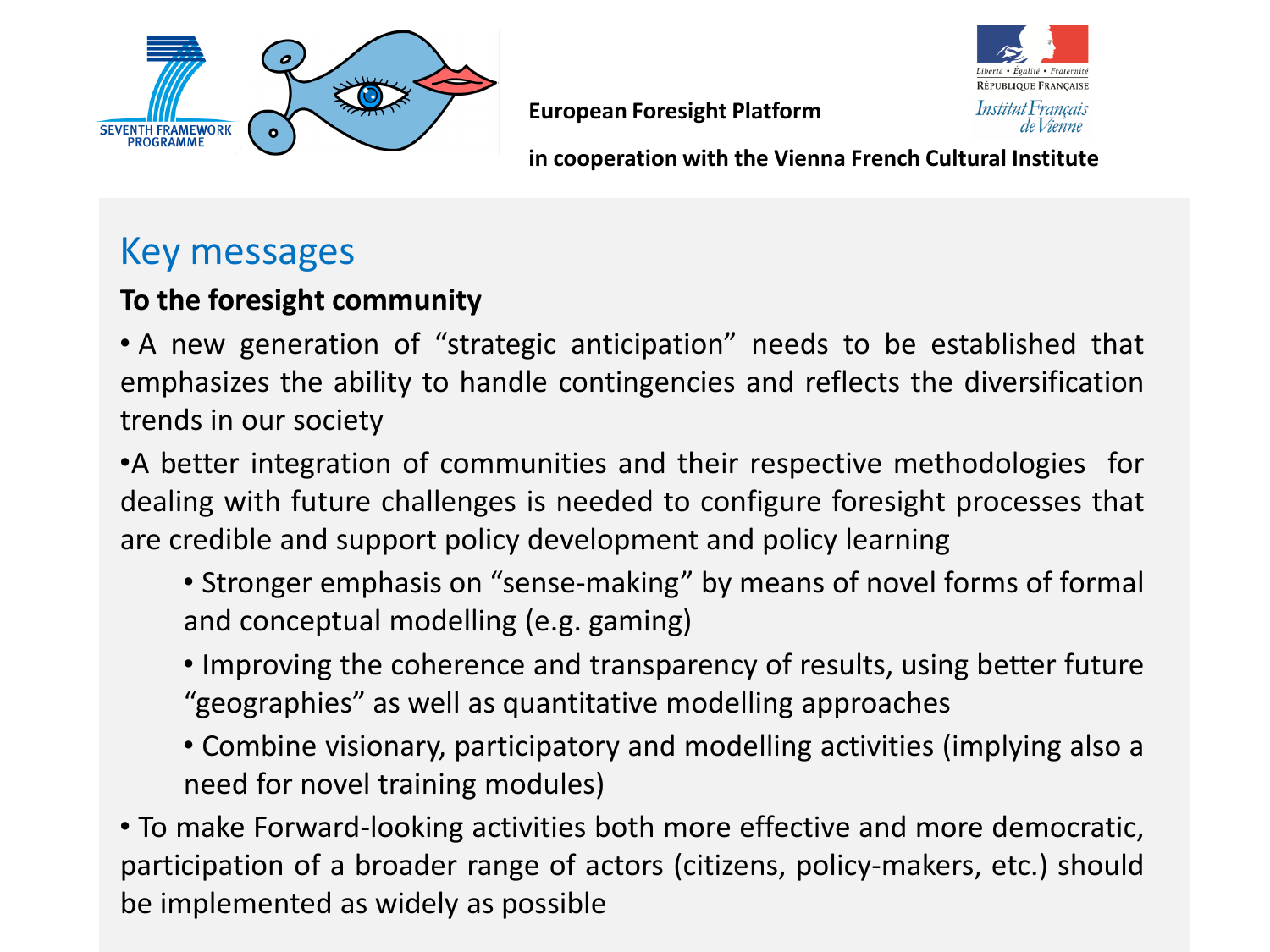



**European Foresight Platform**

**in cooperation with the Vienna French Cultural Institute**

## Key messages

#### **To the foresight community**

• The foresight community should seek to have impact, and improve the understanding and evaluation of impacts

• Be honest about what forward-looking activities can deliver and what they can't deliver. Avoid false promises

• The findings and insights of forward-looking activities tend to be underexploited. There is a need to better communicate results (e.g. using media) to make them more effective and to ensure a follow-up to initiatives suggested ("follow-up teams")